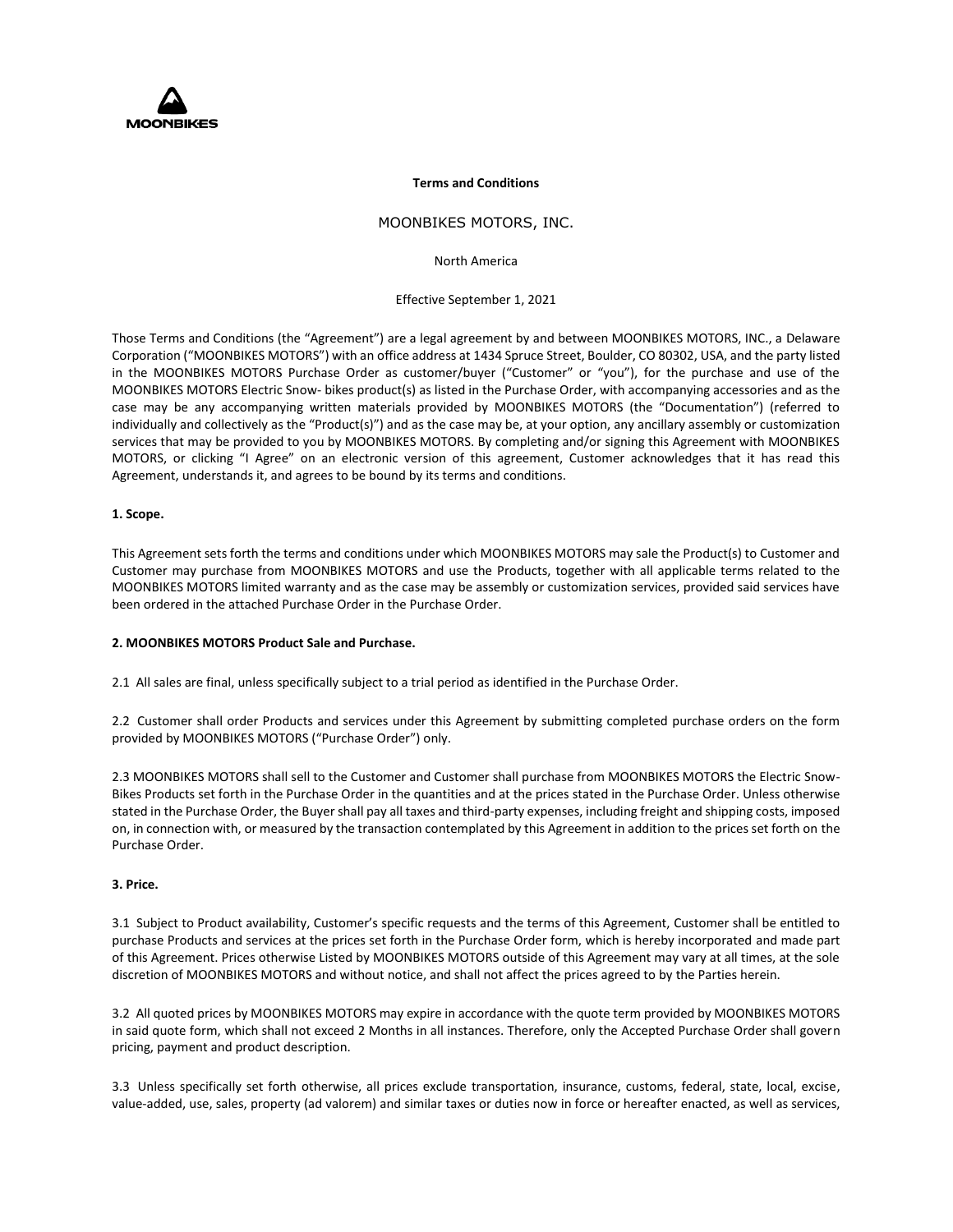

repairs, maintenance, product assembly, and any additional product or equipment which may be required (eg. Helmet and Snow-Bikes accessories), all of which shall be the Customer's responsibility. Notwithstanding the foregoing, some of the foregoing items may be set forth in and included specifically in the Purchase Order.

3.4 Customer shall be responsible to pay all taxes, fees or charges of any nature whatsoever imposed by any governmental authority on, or measured by, the transaction between Customer and MOONBIKES MOTORS, including applicable Sales Taxes. If MOONBIKES MOTORS is required to collect the foregoing, such amounts will be separately stated on the invoice, and must be paid by Customer unless Customer provides MOONBIKES MOTORS with a valid tax exemption certificate authorized by the appropriate taxing authority. When applicable, Customer agrees to provide MOONBIKES MOTORS with a valid resale certificate for the Products purchased for resale.

3.5 In the case of an existing reservation agreement, the amount of deposit will be considered as down payment and deducted from subtotal of invoice.

### **4. Payment and Invoices.**

4.1 The Payment Terms, and as the case may be agreed installments of the purchase Price of the Product(s), shall be as described and set forth in the Purchase Order.

4.2 Unless stated otherwise in the Purchase Order, all MOONBIKES MOTORS invoices are payable in full on or before the due date indicated on the invoice, without exception together with all fees and charges borne by the Customer. MOONBIKES MOTORS may allow a payment in several installments if and only if indicated in the Purchase Order.

4.3 Payment shall be made by credit card, direct deposit or wire transfer using the wiring instructions provided by MOONBIKES MOTORS in the Purchase Order and/or appearing on the invoice. Payment by Check or Credit Card may be authorized on a caseby-case basis, at the sole discretion of MOONBIKES MOTORS. A convenience fee of 3% may apply for selected payment means (for example credit card transaction or other online payment methods), at the sole discretion of MOONBIKES MOTORS.

4.4 In the event of a late payment, any payment received shall be charged first against accrued interest and indemnities and then to the principal invoice amount.

4.5 In case of non-payment or late payment on the due date of an invoice, all other pending invoices of a Customer, even those not yet due, may become due immediately, at the sole discretion of MOONBIKES MOTORS.

4.6 Past-due invoices may be subject to a monthly charge equal to the higher of three percent interest (3.00%) per month, or the highest rate of interest permitted by law, with a minimum penalty of \$250.00. If any invoice remains unpaid after Thirty (30) days from the invoice date, notwithstanding any agreement or course of dealing between MOONBIKES MOTORS and Customer, (i) all subsequent orders will be accepted only on a C.O.D. or cash-with-order basis until satisfactory credit is re-established at MOONBIKES MOTORS's sole discretion, and (ii) MOONBIKES MOTORS may suspend shipment of any Product ordered until all outstanding invoices are paid. All overdue accounts are also subject to collection charges, including without limitation, attorney's fees and court costs.

4.7 Any unpaid balance by the Customer authorizes MOONBIKES MOTORS to suspend, without prior notice and without notification, any delivery and/or subsequent service until full payment. The parties agree that the due and prompt payment of invoices and agreed installments is to be regarded as a material obligation on the part of the Customer. As the case may be, any applicable limited warranty provided by MOONBIKES MOTORS will also be automatically suspended, without any extension of the warranty term and period.

4.8 Invoices are validly issued to the address and/or email address provided in the Purchase Order. In the event of a change of address, email or contact information, Customer shall promptly notify in writing MOONBIKES MOTORS.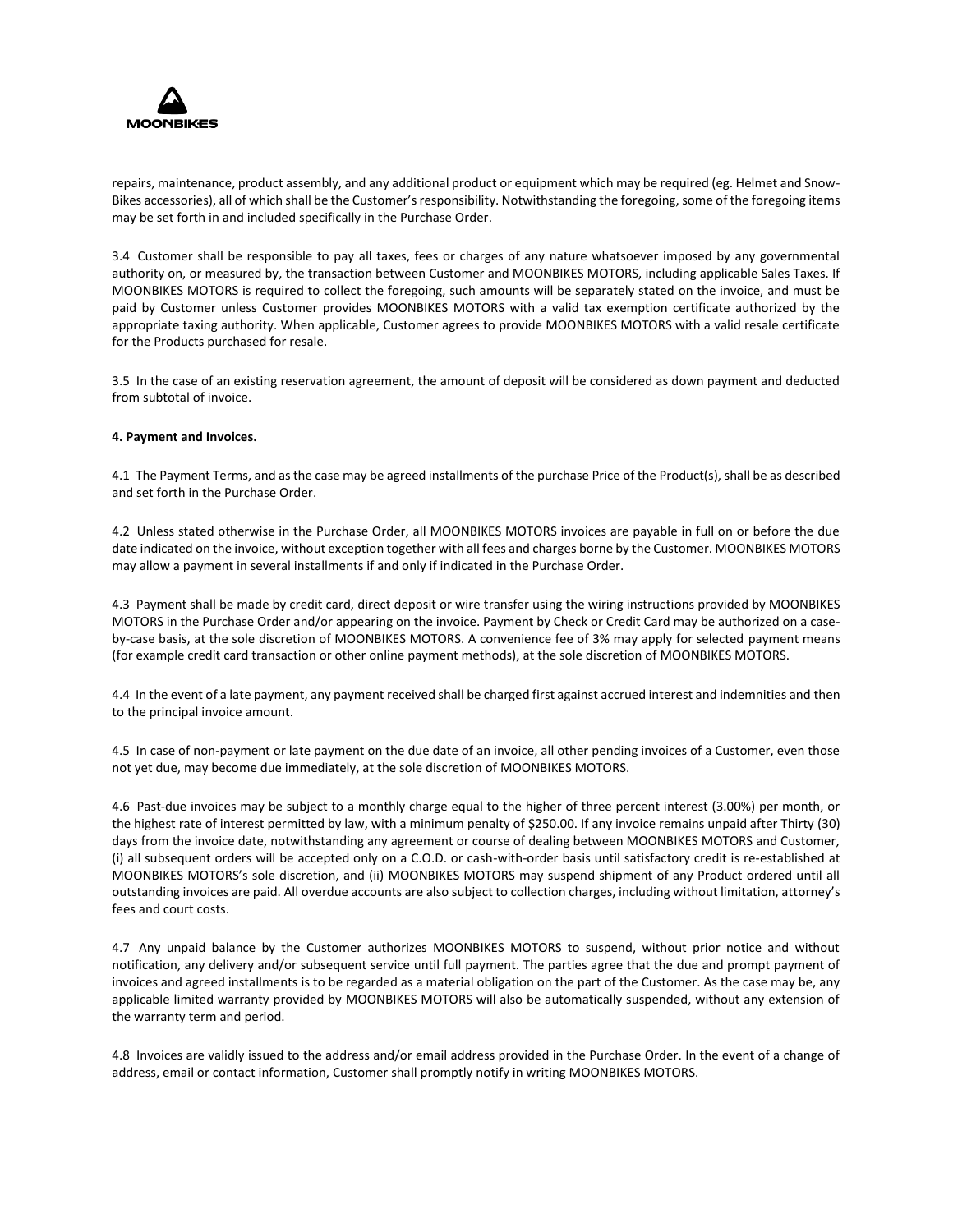

## **5. Shipping, Delivery, Delays, Risk of Loss and optional Installation services.**

5.1 MOONBIKES MOTORS will ship its Product(s) by the method it deems most advantageous using standard commercial packaging. Customer agrees to pay all transportation charges and costs associated with shipment of the Product, including any packaging requested or required under the circumstances, as determined by MOONBIKES MOTORS.

5.2 MOONBIKES MOTORS will use commercially reasonable efforts to deliver the Products by the estimated delivery date, indicated in the Purchase Order, which is given for information purposes only, if any; however, shipment of Products is subject to availability, and MOONBIKES MOTORS EXPRESSLY DISCLAIMS LIABILITY FOR ANY FAILURE TO MEET SUCH DELIVERY DATES.

5.3 The receipt and/or inspection and/or use of the Product by the Customer shall be deemed approval of the actual delivery time. In the event of a late delivery, Customer may notify in writing MOONBIKES MOTORS of the same. If no delivery has occurred within 60 business days past that first late delivery notice, Customer's exclusive recourse may then be to notify MOONBIKES MOTORS that this Agreement and related Purchase Order is canceled and terminated, effective upon receipt of that termination notice, provided however that no Product has been shipped already by MOONBIKES MOTORS.

5.4 MOONBIKES MOTORS will always try to procure its best efforts to accommodate its Customers, but there may be some instances or situations where due to unforeseen circumstances, beyond MOONBIKES MOTORS's control or because of an event of force majeure, MOONBIKES MOTORS may have to extend the delivery period, suspend its execution of the Purchase Order or terminate the Agreement with the Customer, without any liability for any compensation in damages. MOONBIKES MOTORS will procure its best commercial efforts to diligently notify its Customers of any such event or delay. In the event of such cancelation of this Agreement and its related sale of Product, MOONBIKES MOTORS shall refund to Customer all monies received by and paid to MOONBIKES MOTORS.

5.5 The risk of loss passes to the Customer on the receipt of the Products.

5.6 Any freight damages must be filed by Customer with the carrier within seven calendar (7) days of receipt of the Product. If Customer fails to notify MOONBIKES MOTORS of such damage within seven (7) days of receipt, the Product will be deemed to be received in good condition. Damaged Products may be returned for exchange/replacement, unless provided otherwise under the applicable MOONBIKES MOTORS warranty as set forth in this Agreement.

5.7 MOONBIKES MOTORS assembly services. Some of our Products may require minor assembly which do not require any technical skills, and proper assembly manual will be provided to Customer by MOONBIKES MOTORS with all sales covered hereunder. MOONBIKES MOTORS shall not be obligated to accept a request for assembly. Assembly services shall be quoted on a case-by-case basis and indicated on the Purchase Order with applicable rates in force at the time of the conclusion of the contract.

5.8 Each separate purchase and delivery of a single Product shall be treated as a distinct agreement between MOONBIKES MOTORS and Customer, even if all Products were referenced in one single Purchase Order. Therefore, any non-delivery of or issue related to a particular Product shall not affect and shall not exempt Customer from its payment obligations hereunder and under the Purchase Order relating to another Product delivered or scheduled to be delivered.

5.9 Customer shall, at its own expense, maintain in force appropriate insurance with reputable insurers, sufficient in coverage and amounts to secure its obligations, use of the Product(s) and potential risks and liabilities under this Agreement including any damage to the Products, to the Customer or to third party. Customer shall be responsible for its own insurance policy including payment of its related premiums, and any deductibles and/or retentions associated with said insurance coverage.

### **6. Defective Products, Parts or Product Replacement.**

6.1 In the unfortunate event that a Product delivered presents, at the time of the delivery and receipt by Customer, visible defects or is not in conformity with the Purchase Order, the Customer shall promptly notify in writing or by email MOONBIKES MOTORS -within seven (7) Business days from receipt of said Product; time being of the essence. Said notice shall clearly describe the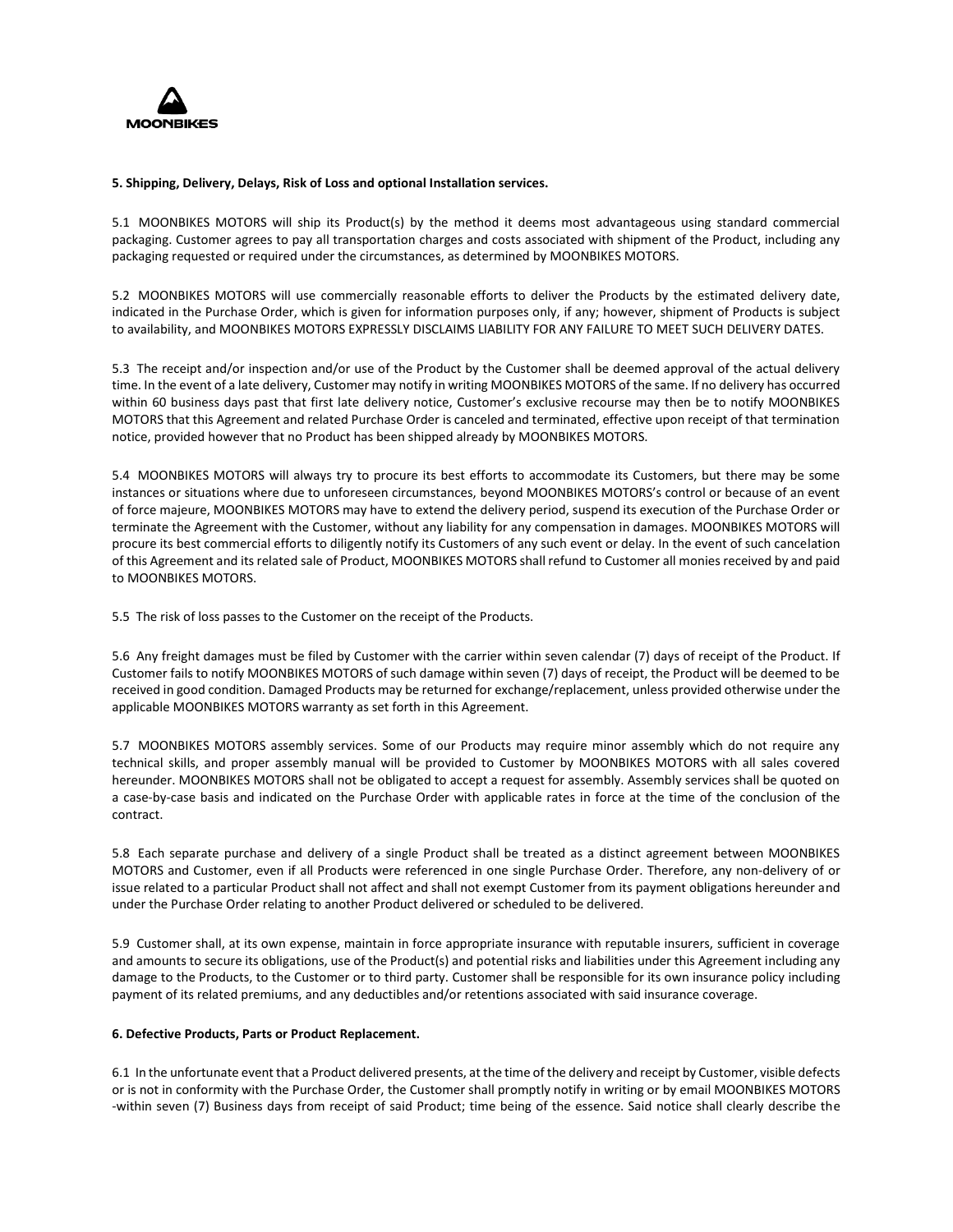

apparent defects or nonconformity of the equipment (pictures shall be sent to MOONBIKES MOTORS as part of said notice) and shall be sent by registered letter sent within seven (7) Business days of delivery and receipt of Product by Customer or by email to service@moonbikes.com within the same time frame. Past that notice period, all Product shall have been deemed delivered, defect free and duly accepted by Customer, save for latent defects herein covered under the MOONBIKES MOTORS Limited Warranty.

6.2 MOONBIKES MOTORS's warranty against latent defects is limited to the warranty period as agreed between the parties in the Purchase Order and said warranty shall be strictly limited to the replacement cost of the defective part of the Product or at most, to the replacement cost of the entire Product, to the exclusion of any other damages, including among other things as further detailed in this Agreement, consequential or indirect damages and loss of use and/or loss of profits.

6.3 Any contributory negligence on the part of Customer, or its employees, representatives, agents or users, in the assembly process or product handling, shall entirely exclude MOONBIKES MOTORS's liability or responsibility hereunder.

6.4 No Product shall be returned to MOONBIKES MOTORS without prior written approval from MOONBIKES MOTORS (mail or email). Customer shall provide best efforts to keep original packaging during the Warranty period as all returns are to be made using the original packaging of the Product.

## **7. Contract Suspension and Termination.**

7.1 If Customer breaches the payment terms or any other contractual obligations or terms of this Agreement or becomes or appears to be insolvent (or threaten insolvency) or bankrupt, MOONBIKES MOTORS may at its sole discretion, upon prior notice and without prejudice to its other rights and remedies, either (i) suspend the performance of its obligations until such breach is entirely cured by Customer, or (ii) terminate the Agreement with Customer upon notice to Customer, without prejudice to its right to claim monetary damages.

7.2 In the event of a sale of multiple Products under one single Purchase Order, without prejudice to its other rights, MOONBIKES MOTORS shall have the option to either suspend or terminate the Agreement with Customer either (i) entirely or (ii) partially for one or more Product(s) separately.

### **8. Retention of Title.**

8.1 **The full ownership of and legal title to the Electric Snow-Bikes Products and their accessories supplied by MOONBIKES MOTORS to Customer under any Purchase Order, shall not pass to Customer unless and until full satisfying payment of the purchase price as indicated in the related Purchase Order by Customer**. Customer hereby grants to MOONBIKES MOTORS a security interest in the Products sold under this Agreement and any proceeds therefrom (including accounts receivable), until payment in full for the Products has been received by Customer.

8.2 Therefore, until said payment in full of the purchase price, a Product may not under any circumstances be pledged, collateralized, leased, subleased **or resold** to any third-party buyer. Such transaction shall be deemed void *ab initio*.

8.3 As provided in this Agreement, all designs and intellectual property (Trademark, copyright and patented technology of the parts of and related to the Snow Bikes) of the Products shall remain proprietary to MOONBIKES MOTORS and/or its affiliates and licensors at all times and shall not be transferred or passed with the property title on the MOONBIKES MOTORS Product. All Products are sold by MOONBIKES MOTORS subject to the condition that the related sales do not convey any Intellectual property rights or copyright transfer or under any patent claim covering complete Product, or any assembly, combination, method or process in which any such Product is assembled for Customer. MOONBIKES MOTORS and its affiliates and parent company, Moonbikes Motors SAS reserve all rights under such patent or Intellectual Property claims.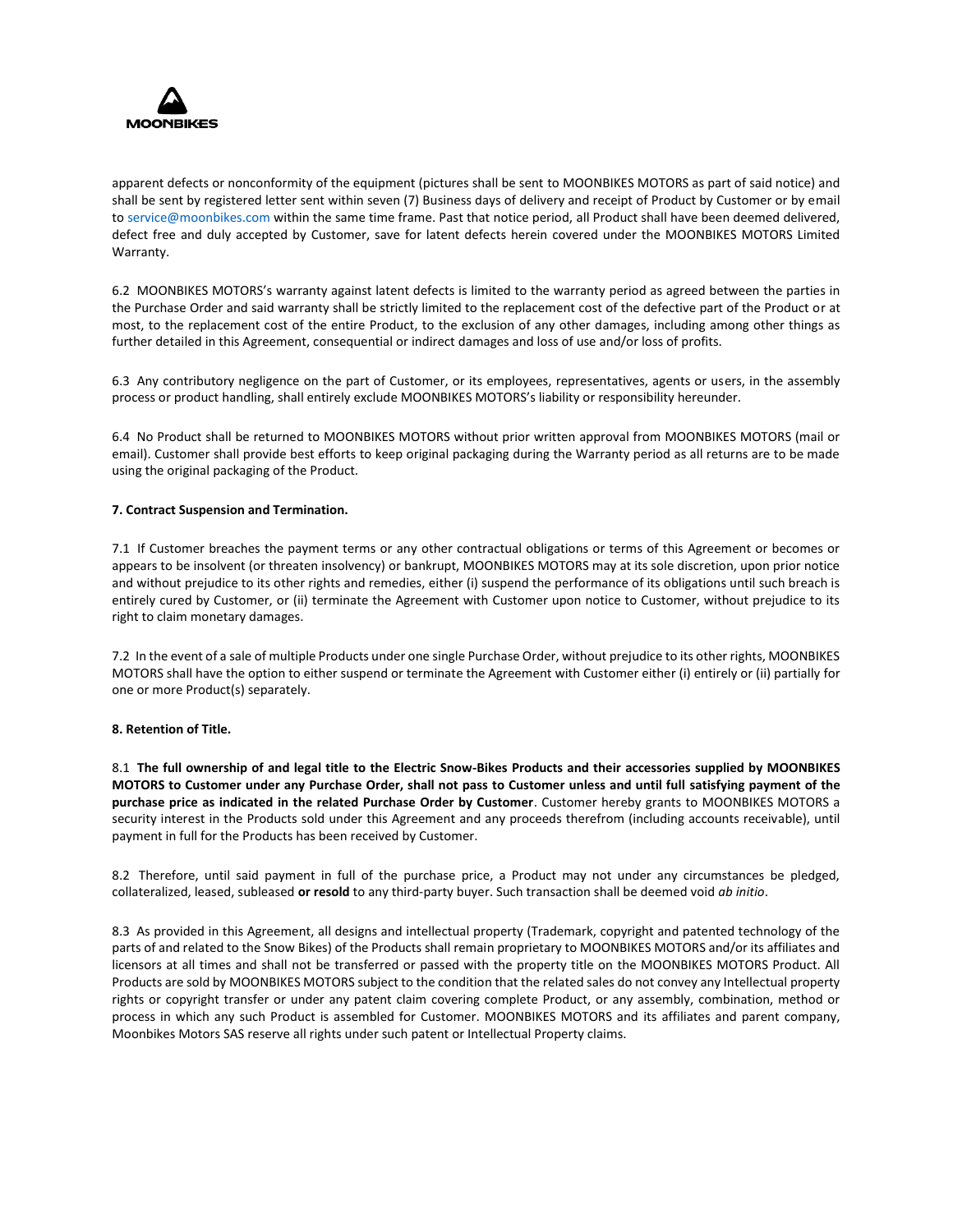

## **9. Assignment.**

9.1 Without the prior written consent of MOONBIKES MOTORS, Customer shall not assign any rights and/or obligations under this Agreement. If consent to an assignment is granted by MOONBIKES MOTORS to Customer, the client-assignee undertakes to pay jointly and severally with the assignor any sum due to MOONBIKES MOTORS.

9.2 All contracts, rights and obligation hereunder shall be freely assignable by MOONBIKES MOTORS. As the case may be, Customer shall execute any necessary documentation and follow any reasonable guidance requested by MOONBIKES MOTORS necessary to facilitate said assignment.

## **10.Use of MOONBIKES MOTORS Products.**

10.1 **MOONBIKES MOTORS is providing the Product for its intended use as an Electric Snow-Bike only and Customer may therefore not use the Product for any other purpose. Customer acknowledges and agrees that the use of snowmobiles in general may be dangerous, which may result in property damage, personal injury and/or fatal injury and that Customer freely and voluntarily assumes all risks and hazards that may results of my operating the snowmobile.** Additionally, Customer acknowledges that combining, operating, or using the Snow- Bike Product with any non-MOONBIKES MOTORS-provided parts/products ("Non-MOONBIKES MOTORS Products") may potentially degrade or damage the Product or the Non-MOONBIKES MOTORS products with which the Product is combined with. MOONBIKES MOTORS shall not be responsible or liable for any damage to persons or property or degradation arising directly or indirectly from such combination.

10.2 **Customer shall use the Product in a normal and gentle manner and in accordance with the MOONBIKES MOTORS's Documentation, safety guidance and/or operating instructions**; MOONBIKES MOTORS shall not be responsible or liable for any damage to persons or property or degradation arising directly or indirectly from such misuse.

10.3 MOONBIKES MOTORS reserves the right to make changes in the design or specifications of any Products at any time without incurring any obligation to make equivalent changes in previously manufactured, sold or shipped Products.

10.4 Customer assumes sole responsibility for the selection of the Product to achieve Customer's intended commercial use and for the actual commercial satisfaction obtained from such Product. Customer also acknowledges that Colors of the Product as they appear on Customer Mobile device or computer screen may also slightly defer from the actual Color of the Product.

10.5 Customer acknowledges and agree to use the Product as follows and understands that any breach of the following may result in a denial of the MOONBIKES MOTORS Limited Warranty:

**(i) Customer shall use the Product in a normal and gentle manner and in accordance with the MOONBIKES MOTORS's Documentation, safety guidance and/or operating instructions**;

**(ii)** Customer shall keep the Product in good working order and give MOONBIKES MOTORS timely notice of any defective use or issues encountered;

**(iii)** Customer shall exclusively use MOONBIKES MOTORS's own or approved repair service in connection with the maintenance and repair of the Product.

## **11. Product Resale and Continuation of these Terms and Conditions.**

11.1 Customer hereby acknowledges and agrees that the present Agreement, to the exception of the Limited Warranty provisions shall continue to apply to any third-party transferee of the Product and Customer shall indemnify and hold MOONBIKES MOTORS and its affiliates harmless from any potential related claims from Customer's own transferee, clients or end users.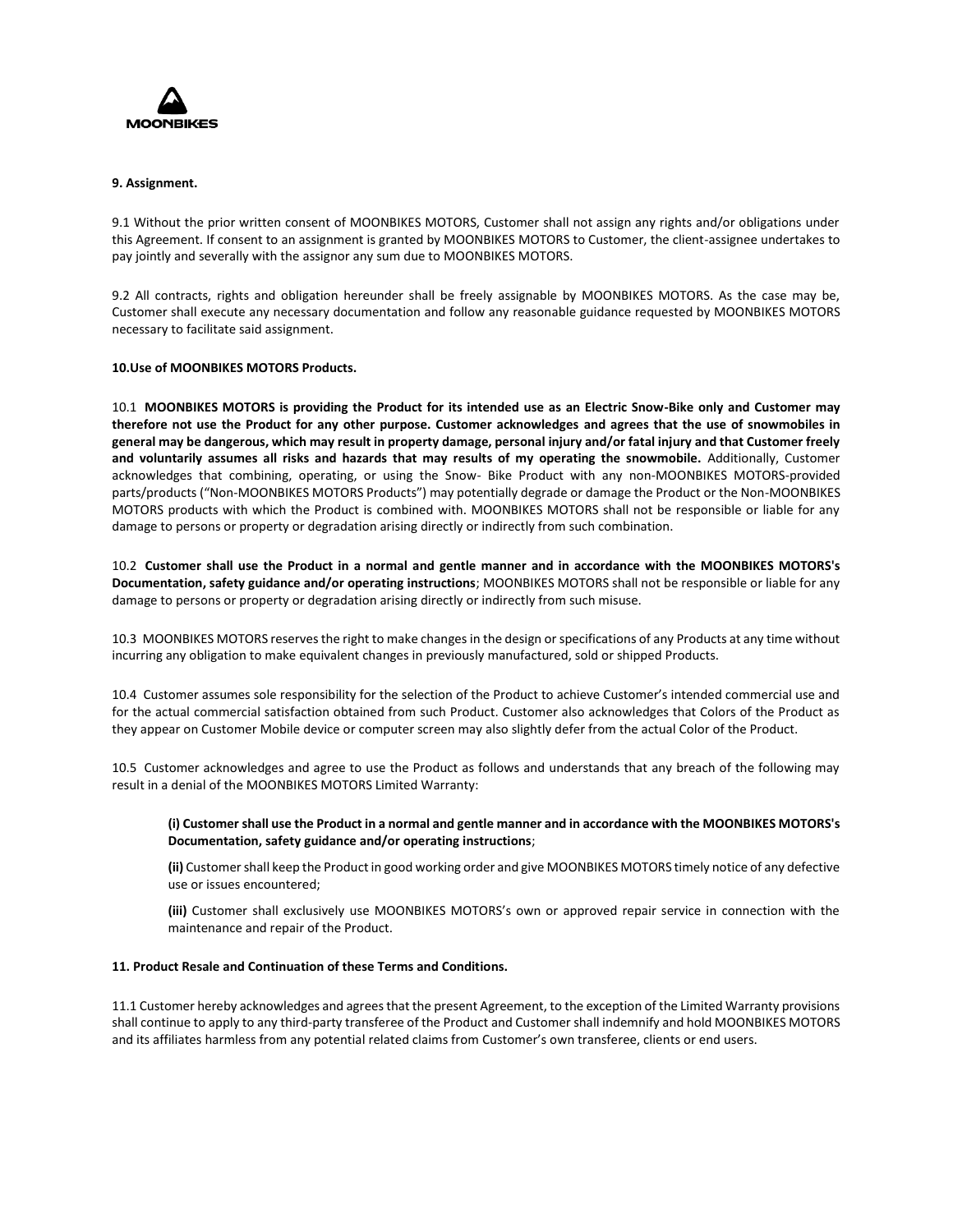

## **12. Customization.**

For Customized Snow Bikes Products only. The Customer undertakes to provide MOONBIKES MOTORS with all necessary information for customizing the Product. These elements must comply with all technical specifications detailed in the Documentation provided by MOONBIKES MOTORS. The colors as they appear on virtual renderings or online catalogues may be different from the real actual Product colors. MOONBIKES MOTORS shall retain all copyrights and Intellectual Property Rights on any Product design. Any Product customization services rendered by MOONBIKES MOTORS shall not be treated as a work made for hire.

## **13. WARRANTY INFORMATION.**

**13.1 BY PURCHASING, RESELING OR USING THE MOONBIKES MOTORS PRODUCTS, CUSTOMER IS AGREEING TO BE BOUND BY THE TERMS OF THE FOLLOWING:** 

- **2 YEARS OR 1500 KM (932 MILES) LIMITED WARRANTY FOR THE SNOW BIKE, EXCLUDING WEARING PARTS (TRACK, SLIDES, CARBIDE, SKI, BRAKE PADS AND DISC, SHOCK ABSORBERS) AND BATTERY, FROM THE DATE OF DELIVERY OF THE PRODUCT TO THE CUSTOMER**
- **1 YEAR LIMITED WARRANTY FOR THE BATTERY FROM THE DATE OF DELIVERY OF THE PRODUCT TO THE CUSTOMER**

**13.2 THIS WARRANTY GIVES CUSTOMER SPECIFIC LEGAL RIGHTS, AND CUSTOMER MAY HAVE OTHER RIGHTS THAT VARY FROM STATE TO STATE. OTHER THAN AS PERMITTED BY LAW, MOONBIKES MOTORS DOES NOT INTEND TO EXCLUDE, LIMIT OR SUSPEND OTHER RIGHTS CUSTOMER MAY HAVE, INCLUDING THOSE THAT MAY ARISE FROM THE NONCONFORMITY OF A SALES CONTRACT.** 

**13.3 MOONBIKES MOTORS warrants the Products against latent defects in materials and workmanship when used normally, in conformity with this Agreement and in accordance with the MOONBIKES MOTORS Documentation for a period of TWO (2) YEARS or 1500 km (932 miles) for the snow bike ; ONE (1) YEAR for the battery ; from the date of delivery of the Product by Customer as listed in the related Purchase Order ("Warranty Period").** 

**13.4** During the Warranty Period, the MOONBIKES MOTORS Limited Warranty shall be limited to the following procedure and services:

**(i)** Within fourteen (14) Business Days from the date an incident or damage occurs, time being of the essence, Customer shall contact MOONBIKES MOTORS via email service@moonbikes.com; MOONBIKES MOTORS shall first assist the Customer with a diagnosis and identification of the nature of issue regarding the defective Product, if any.

**(ii)** After MOONBIKES MOTORS shall have diagnosed and established that the issue described by Customer regarding the defective Product is actually covered by this MOONBIKES MOTORS Limited Warranty, then MOONBIKES MOTORS, at its expense, within 30 (thirty) business days -excluding shipping delays-, and at its sole discretion, may either (i) replace the defective part of the Product with a new one, or (ii) replace the entire defective Product with a new Product, at MOONBIKES MOTORS discretion; without any other compensation to Customer.

**(iii) WARRANTY LIMITATIONS SUBJECT TO APPLICABLE US CONSUMER LAW. TO THE EXTENT PERMITTED BY LAW, THIS WARRANTY AND THE REMEDIES SET FORTH IN THIS SECTION ARE EXCLUSIVE AND IN LIEU OF ALL OTHER WARRANTIES, REMEDIES AND CONDITIONS, WHETHER ORAL, WRITTEN, STATUTORY, EXPRESS OR IMPLIED. MOONBIKES MOTORS DISCLAIMS ALL STATUTORY AND IMPLIED WARRANTIES, INCLUDING WITHOUT LIMITATION, WARRANTIES OF MERCHANTABILITY AND FITNESS FOR A PARTICULAR PURPOSE AND OTHER WARRANTIES AGAINST HIDDEN OR LATENT DEFECTS NOT COVERED HEREIN, TO THE EXTENT PERMITTED BY LAW. IN SO FAR AS SUCH WARRANTIES CANNOT BE DISCLAIMED, MOONBIKES MOTORS LIMITS THE DURATION AND REMEDIES OF SUCH WARRANTIES TO THE DURATION OF THIS EXPRESS WARRANTY AND, AT MOONBIKES MOTORS 'S OPTION, THE REPAIR OR REPLACEMENT SERVICES DESCRIBED HEREIN. SOME STATES OR JURISDICTION MAY NOT ALLOW LIMITATIONS ON HOW LONG AN IMPLIED WARRANTY (OR CONDITION) MAY LAST, SO THE LIMITATION DESCRIBED ABOVE MAY NOT APPLY TO CUSTOMER.**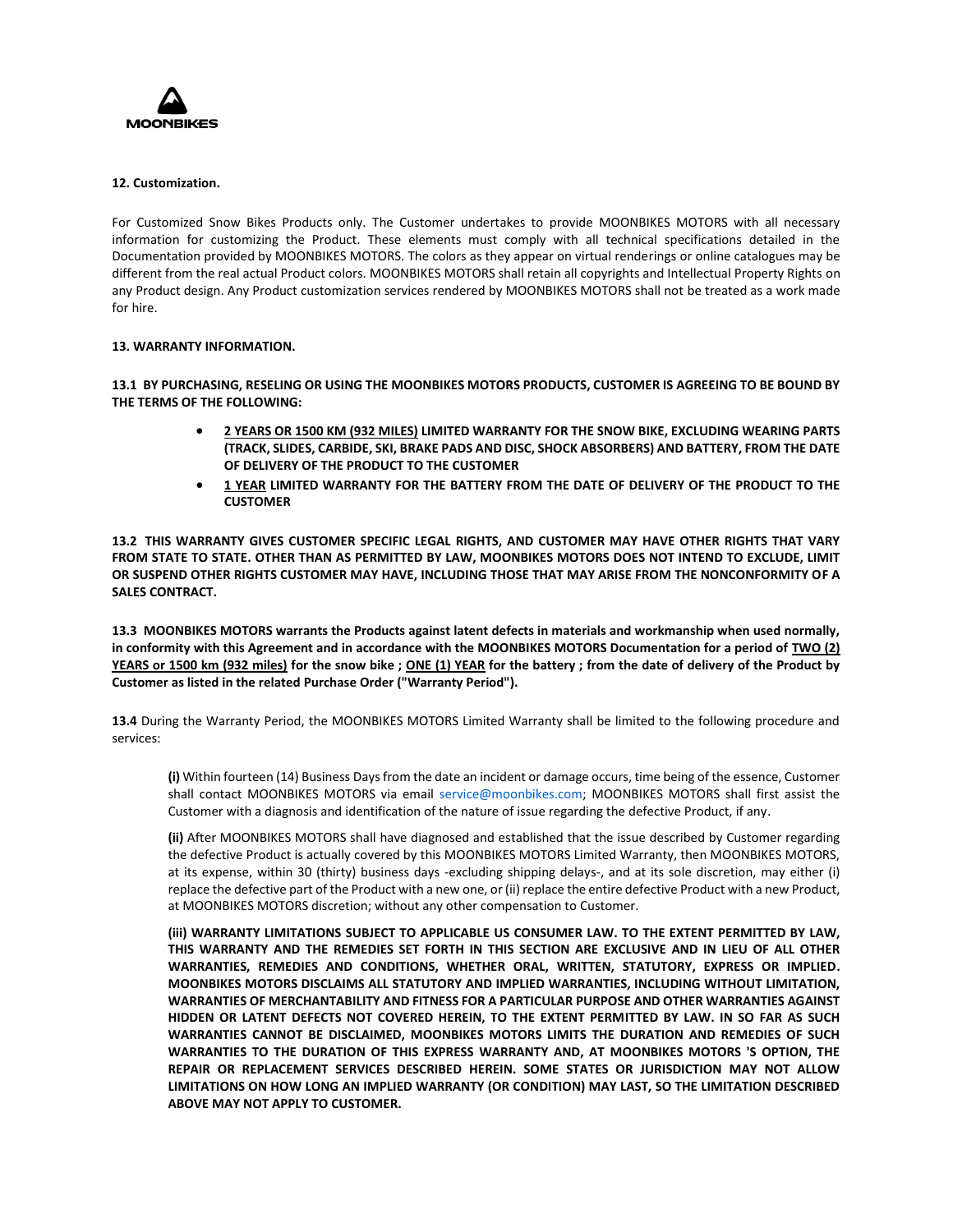

### **13.5. WARRANTY EXCLUSIONS**

13.5.1 There may be instance where the MOONBIKES MOTORS Limited Warranty shall not apply or where MOONBIKES MOTORS may decline coverage:

**(i)** to consumable parts, that are designed to diminish over time, or cosmetic damages (normal wear and tear or otherwise due to the normal aging of the Product), including but not limited to scratches and dents unless failure has occurred due to a defect in materials or workmanship; excluded parts are: brakes (discs and pads), track, shock absorbers, slides, sprocket, carbide, ski and any other part that can be considered consumable.

**(ii)** to Product damage caused by a negligent Product use, abuse, misuse (misuse shall mean any use not respecting the Documentation), fire, accident or other external cause;

**(iii)** to Product when the Limited Warranty has been exercised by Customer after the fourteen (14) Business Day mandatory notice period, from the date an incident, failure, error or malfunction occurs, time being of the essence;

**(iv)** to Product damage caused by a relocation or transportation or Product that have been resold to a third party;

**(v)** to Product that have not been paid entirely for and/or to Product whose Customer is in breach of any of the terms and conditions of this Agreement, including but not limited to a default of payment as defined herein or in a Purchase Order;

**(vi)** to Product whose repair or maintenance has not followed the technical recommendations provided by MOONBIKES MOTORS or has received an intervention not authorized by MOONBIKES MOTORS on all or part of the electrical power system.

**(vii)** to Product whose usage is not in accordance and in strict compliance with instructions and Documentation;

**(viii)** to a Battery whose handling, charging and storage conditions have not followed the technical recommendations provided by MOONBIKES MOTORS.

13.5.2 For any reason whatsoever and as the case may be, if after due examination of an alleged defective Product, MOONBIKES MOTORS concludes that the so-called issue, damage or malfunction results from one or more of the Warranty Exclusions, as listed above, then at its sole reasonable discretion, MOONBIKES MOTORS, may decide to charge Customer for the actual reasonable costs of the technical intervention including but not limited to transportation cost.

**13.6 Product Return Procedure.** Customer may only return the assembled Product for warranty repair or return only the defective part if instructed by MOONBIKES MOTORS. Before returning any of the foregoing for repair or replacement, Customer shall notify MOONBIKES MOTORS via email at service@moonbikes.com. Returns for repair should be accompanied by a letter stating the nature of the problem, if applicable the serial and/or model numbers and the Customer's name, email and telephone number.

**13.7 Warranty and Non-Warranty Costs.** Unless stated or agreed otherwise, Shipment costsfor warranty repairs or replacements shall be paid by the Customer. No credit or reimbursement shall be allowed for work performed by the Customer. Any Product that is not defective shall be returned to Customer at Customer's expense, and testing and handling expense shall also be borne by Customer. Out-of-warranty repairs will be invoiced at the then-current MOONBIKES MOTORS hourly service rate plus the cost of needed parts.

### **14.LIMITATION OF LIABILITY.**

**NOTWITHSTANDING ANYTHING TO THE CONTRARY AND SUBJECT TO THE SPECIFIC PROVISIONS OF THIS AGREEMENT, MOONBIKES MOTORS, ITS AFFILIATES, PARENT COMPANY, DIRECTORS, OFFICERS, AGENTS, EMPLOYEES AND SUPPLIERS WILL NOT BE LIABLE (i) WITH RESPECT TO ANY SUBJECT MATTER OF THIS AGREEMENT, UNDER ANY CONTRACT, NEGLIGENCE, RISK OF LOSS, BODILY INJURY OR DEATH, STRICT LIABILITY OR OTHER LEGAL OR EQUITABLE THEORY FOR ANY AMOUNTS IN EXCESS, IN THE AGGREGATE, OF THE PRICE ACTUALLY PAID BY CUSTOMER FOR THE RELATED PRODUCT HEREUNDER; and/or (ii) FOR ANY INDIRECT, INCIDENTAL, SPECIAL, PUNITIVE, EXEMPLARY, RELIANCE OR CONSEQUENTIAL DAMAGES INCLUDING BUT NOT LIMITED TO LOSS OF PROFITS OR REVENUES, LOSS OF BUSINESS; LOSS OF OPPORTUNITY; LOSS OF GOODWILL; LOSS OF REPUTATION; COST OF PROCUREMENT OF SUBSTITUTE GOODS, TECHNOLOGY OR SERVICES; LOSS, INACCURACY, OR CORRUPTION OF DATA OR INTERRUPTION OF USE; OR ANY MATTER BEYOND ITS REASONABLE CONTROL. THESE LIMITATIONS SHALL APPLY NOTWITHSTANDING THE FAILURE OF THE ESSENTIAL PURPOSE OF ANY LIMITED REMEDY. SOME STATES OR**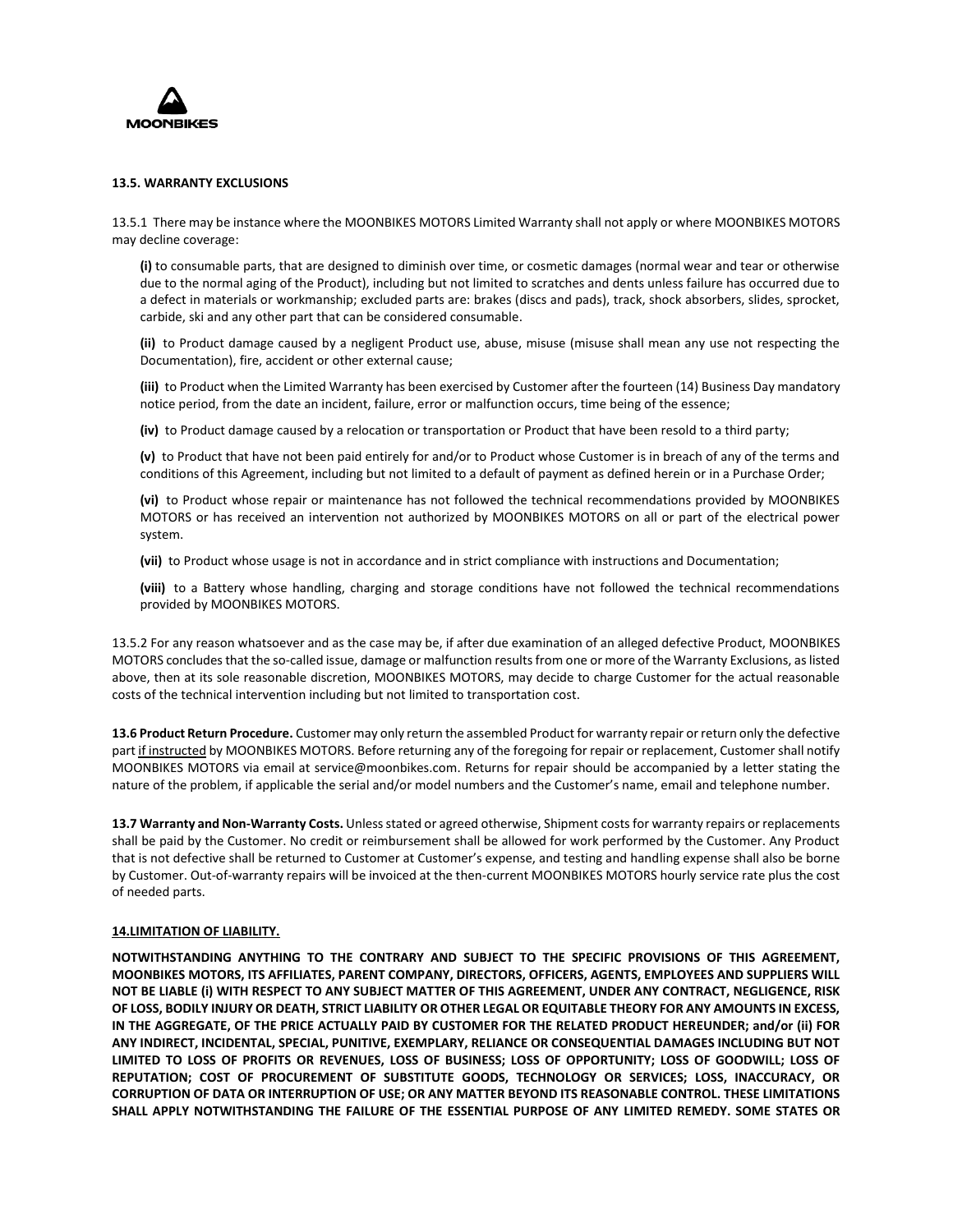

# **JURISDICTION MAY LIMIT THE EXCLUSION OR LIMITATION OF INCIDENTAL OR CONSEQUENTIAL DAMAGES, SO THE ABOVE LIMITATION OR EXCLUSION MAY NOT APPLY OR MAY BE LIMITED TO SOME CUSTOMERS.**

### **15.General Provisions.**

15.1 **Relationship of the Parties**. Nothing contained herein shall be deemed to create any association, partnership, joint venture or relationship of principal and agent or master and servant or employer and employee between the parties hereto or any affiliates or subsidiaries thereof, or to provide either party with the right, power or authority, whether express or implied, to create any duty or obligation on behalf of the other party, other than as stated in this Agreement.

15.2 **Notices.** Any notice or other communication required or permitted by this Agreement or by law to be served on or given to any party shall be in writing and shall be deemed served and given when personally delivered to the party to whom it is directed, or in lieu of such personal service, (a) three days after deposit in the United States mail, postage prepaid, registered or certified, return receipt requested, or (b) the next business day following transmission by fax or e-mail, sent in each case to the addresses set forth in the Purchase Order. A mandatory copy of any legal complaint addressed to MOONBIKES MOTORS shall also be sent

to: MOONBIKES MOTORS, INC., C/O Peyrot & Associates PC., 62 William Street, 8<sup>th</sup> floor, New York, NY 10005.

15.3 **Assignment.** This Agreement is personal to Customer. Customer shall not assign or otherwise transfer any rights or delegate any duties under this Agreement without the prior written consent of MOONBIKES MOTORS. Any attempted assignment, transfer or delegation without such consent shall be null and void.

15.4 **Force Majeure.** MOONBIKES MOTORS shall not be in breach of its obligations hereunder if performance of such obligations is prevented, delayed or made impracticable by any cause beyond the reasonable control of MOONBIKES MOTORS, including without limitation, acts or omissions of Customer, acts of God or government, natural disasters or storms, fire, political strife, labor disputes, terrorism, failure or delay of transportation, default by suppliers or unavailability of parts.

15.5 **Governing Law.** This Agreement shall be governed by and interpreted in accordance with the internal laws of the State of Delaware without regard to its conflict of law's provisions. Any litigation between the parties concerning these terms and conditions shall be brought in the courts of the State of Colorado, and Customer consents to such courts having personal jurisdiction and that venue is proper in either of such courts.

15.6 **Attorney's Fees.** If any litigation is brought to enforce, or arises out of, this Agreement or any term, clause, or provision hereof the prevailing party shall be awarded its reasonable attorneys' fees together with expenses and costs incurred with such litigation, including necessary fees, costs, and expenses for services rendered, as well as subsequent to judgment in obtaining execution thereof.

15.7 **Interpretation.** The titles of the sections of this Agreement are for convenience only and shall not affect the interpretation or construction of any section. The language used in this Agreement shall be deemed to be the language chosen by the parties hereto to express their mutual agreement. Any rule of construction to the effect that ambiguities are to be resolved against the drafting party shall not be applied in the construction or interpretation of this Agreement. The words "include" and "including" and variations thereof are not terms of limitation, but rather shall be deemed to be followed by the words "without limitation."

15.8 **Waiver.** Failure to exercise any right will not operate as a waiver of that right, power, or privilege. A waiver of any of the terms of this Agreement, or any breach or default hereunder, shall not be deemed or construed as a waiver of such terms for the future or any subsequent breach or default, whether or not of the same or similar nature.

15.9 **Entire Agreement; Severability; Modification; Electronic Signatures.** This Agreement, including the Warranty provisions and any other policies or Documentation or Purchase Order referenced herein, represents the entire agreement between MOONBIKES MOTORS and Customer as parties with respect to the subject matter hereof and all other negotiations, understandings and agreements relating thereto, whether written or oral, including but not limited to all requests for proposal, proposals, payments or other forms, are nullified and superseded hereby. Whenever possible, each provision of this Agreement shall be interpreted in such manner as to be effective and valid under applicable law, but if any provision of this Agreement is